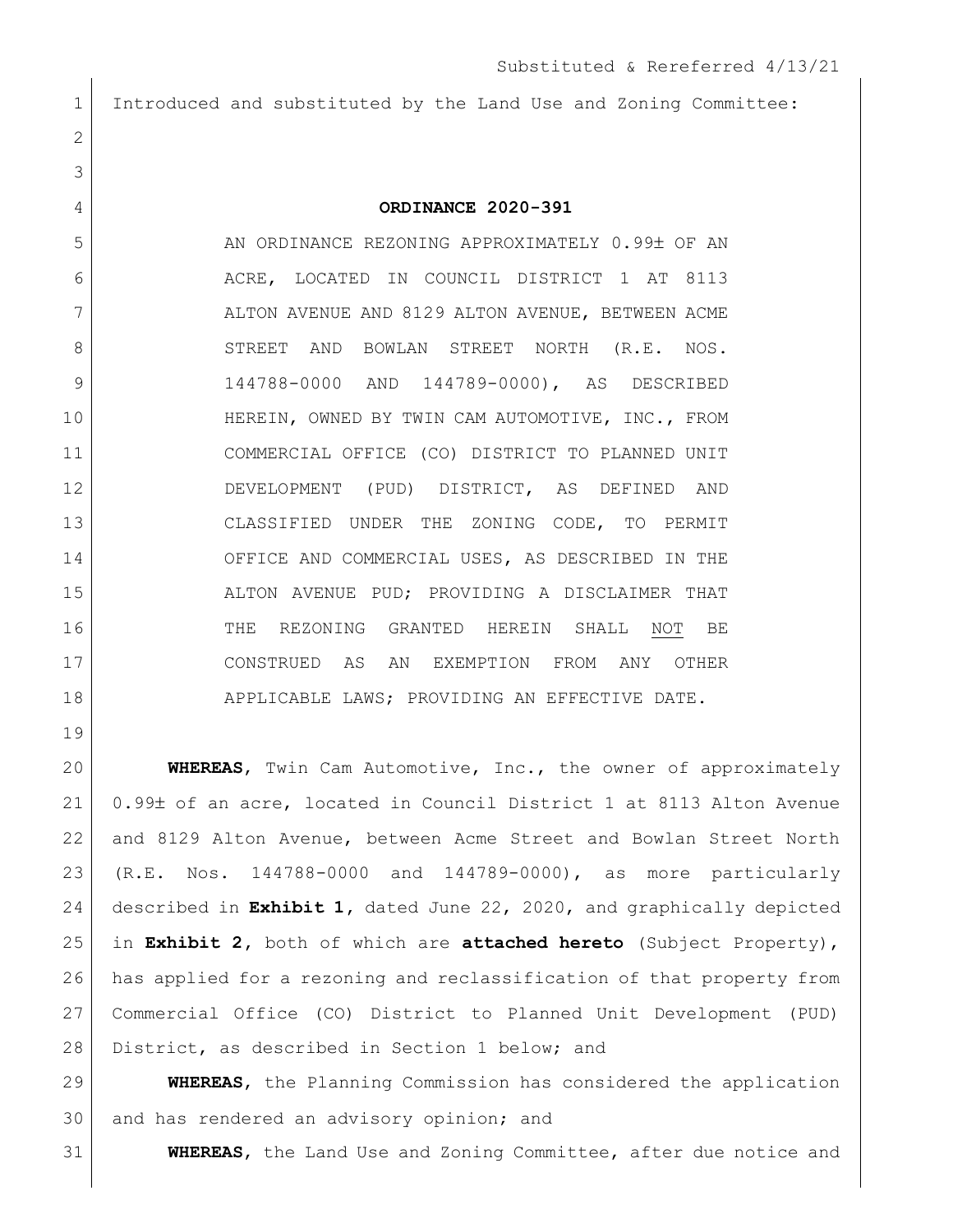## Substituted & Rereferred 4/13/21

1 public hearing, has made its recommendation to the Council; and

 **WHEREAS**, the Council finds that such rezoning is: (1) consistent with the *2030 Comprehensive Plan*; (2) furthers the goals, objectives and policies of the *2030 Comprehensive Plan*; and (3) is not in conflict with any portion of the City's land use regulations; and

 **WHEREAS**, the Council finds the proposed rezoning does not adversely affect the orderly development of the City as embodied in 8 | the Zoning Code; will not adversely affect the health and safety of residents in the area; will not be detrimental to the natural environment or to the use or development of the adjacent properties in the general neighborhood; and will accomplish the objectives and meet the standards of Section 656.340 (Planned Unit Development) of 13 the Zoning Code; now, therefore

**BE IT ORDAINED** by the Council of the City of Jacksonville:

 **Section 1. Property Rezoned.** The Subject Property is hereby rezoned and reclassified from Commercial Office (CO) District to Planned Unit Development (PUD) District. This new PUD district 18 | shall generally permit office and commercial uses, and is described, shown and subject to the following documents, **attached hereto**:

**Exhibit 1** – Legal Description dated June 22, 2020.

**Exhibit 2** – Subject Property per P&DD.

**Exhibit 3** – Written Description dated October 9, 2020.

**Exhibit 4** – Site Plan dated October 9, 2020.

 **Section 2. Owner and Description.** The Subject Property is owned by Twin Cam Automotive, Inc., and is described in **Exhibit 1, attached hereto.** The agent is Paul E. Espinoza, Twin Cam Automotive, Inc., 8421 Atlantic Boulevard, Jacksonville, Florida 32211; (904) 726-8001.

 **Section 3. Disclaimer.** The rezoning granted herein shall **not** be construed as an exemption from any other applicable local, state, or federal laws, regulations, requirements, permits or

 $- 2 -$